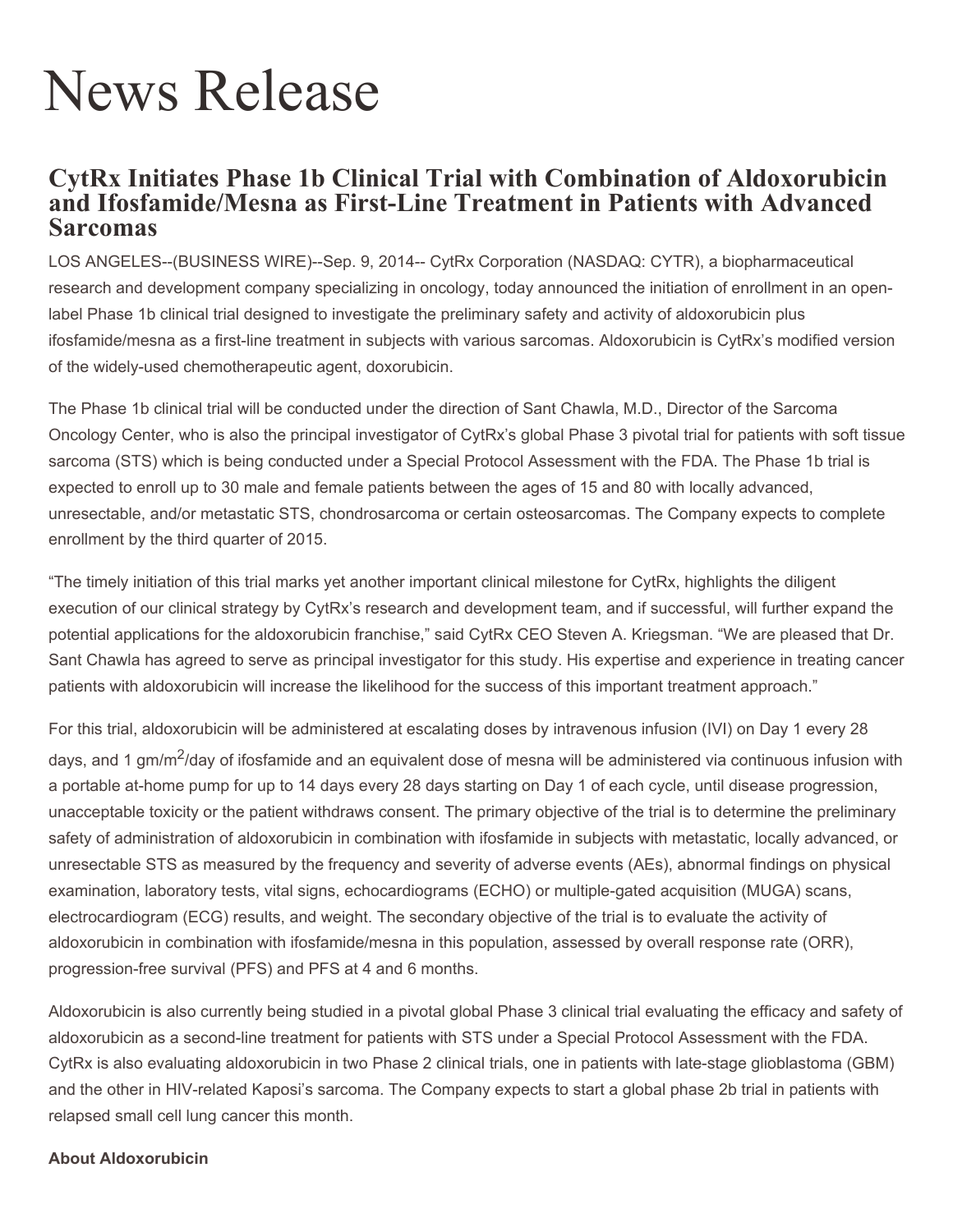The widely used chemotherapeutic agent doxorubicin is delivered systemically and is highly toxic, which limits its dose to a level below its maximum therapeutic benefit. Doxorubicin also is associated with many side effects, especially the potential for damage to heart muscle at cumulative doses greater than 450 mg/m2. Aldoxorubicin combines doxorubicin with a novel single-molecule linker that binds directly and specifically to circulating albumin, the most plentiful protein in the bloodstream. Protein-hungry tumors concentrate albumin, thus increasing the delivery of the linker molecule with the attached doxorubicin to tumor sites. In the acidic environment of the tumor, but not the neutral environment of healthy tissues, doxorubicin is released. This allows for greater doses (3 ½ to 4 times) of doxorubicin to be administered while reducing its toxic side effects. In studies thus far there has been no evidence of clinically significant effects of aldoxorubicin on heart muscle, even at cumulative doses of drug well in excess of 2,000 mg/m2.

### **About CytRx Corporation**

CytRx Corporation is a biopharmaceutical research and development company specializing in oncology. CytRx currently is focused on the clinical development of aldoxorubicin (formerly known as INNO-206), its improved version of the widely used chemotherapeutic agent doxorubicin. CytRx has initiated under a special protocol assessment a pivotal Phase 3 global trial with aldoxorubicin as a therapy for patients with soft tissue sarcomas whose tumors have progressed following treatment with chemotherapy, and recently announced that it has received approval from the FDA to continue dosing patients with aldoxorubicin until disease progression in that clinical trial. CytRx has initiated a Phase 2 clinical trial in HIV-related Kaposi's sarcoma and a Phase 2 clinical trial with aldoxorubicin in patients with late-stage glioblastoma (brain cancer). CytRx has completed a global Phase 2b clinical trial with aldoxorubicin as a first-line therapy for soft tissue sarcomas, a Phase 1b/2 clinical trial primarily in the same indication, a Phase 1b clinical trial of aldoxorubicin in combination with doxorubicin in patients with advanced solid tumors and a Phase 1b pharmacokinetics clinical trial in patients with metastatic solid tumors. CytRx plans to expand its pipeline of oncology candidates at its laboratory facilities in Freiburg, Germany, based on novel linker technologies that can be utilized with multiple chemotherapeutic agents and may allow for greater concentration of drug at tumor sites. For more information about CytRx Corporation, visit **www.cytrx.com**.

#### **Forward-Looking Statements**

This press release contains forward-looking statements within the meaning of Section 21E of the Securities Exchange Act of 1934, as amended. Such statements involve risks and uncertainties that could cause actual events or results to differ materially from the events or results described in the forward-looking statements, including the risk that any human testing of aldoxorubicin in combination with doxorubicin as a therapy for cancer, including the Phase 1b maximum tolerated dose trial described in this press release, might not produce positive results or results similar to those seen in preclinical studies, risks and uncertainties related to the outcome, timing and results of CytRx's other ongoing and planned clinical trials with aldoxorubicin, the risk that aldoxorubicin alone, or in combination with free doxorubicin, might not show greater efficacy than doxorubicin alone notwithstanding the administration of higher doses than the standard of care, the risk that additional longer-term dosing of aldoxorubicin might cause adverse events not seen to date, uncertainties regarding whether aldoxorubicin effectively targets doxorubicin to tumors, uncertainties regarding regulatory approvals for current and future clinical testing of aldoxorubicin and the scope of the clinical testing that may eventually be required by regulatory authorities for aldoxorubicin, the significant time and expense that will be incurred in developing any of the potential commercial applications for aldoxorubicin, including for soft tissue sarcomas, risks related to CytRx's ability to manufacture its drug candidates, including aldoxorubicin, in a timely fashion, costeffectively or in commercial quantities in compliance with stringent regulatory requirements, risks related to CytRx's need for additional capital or strategic partnerships to fund its ongoing working capital needs and development efforts,